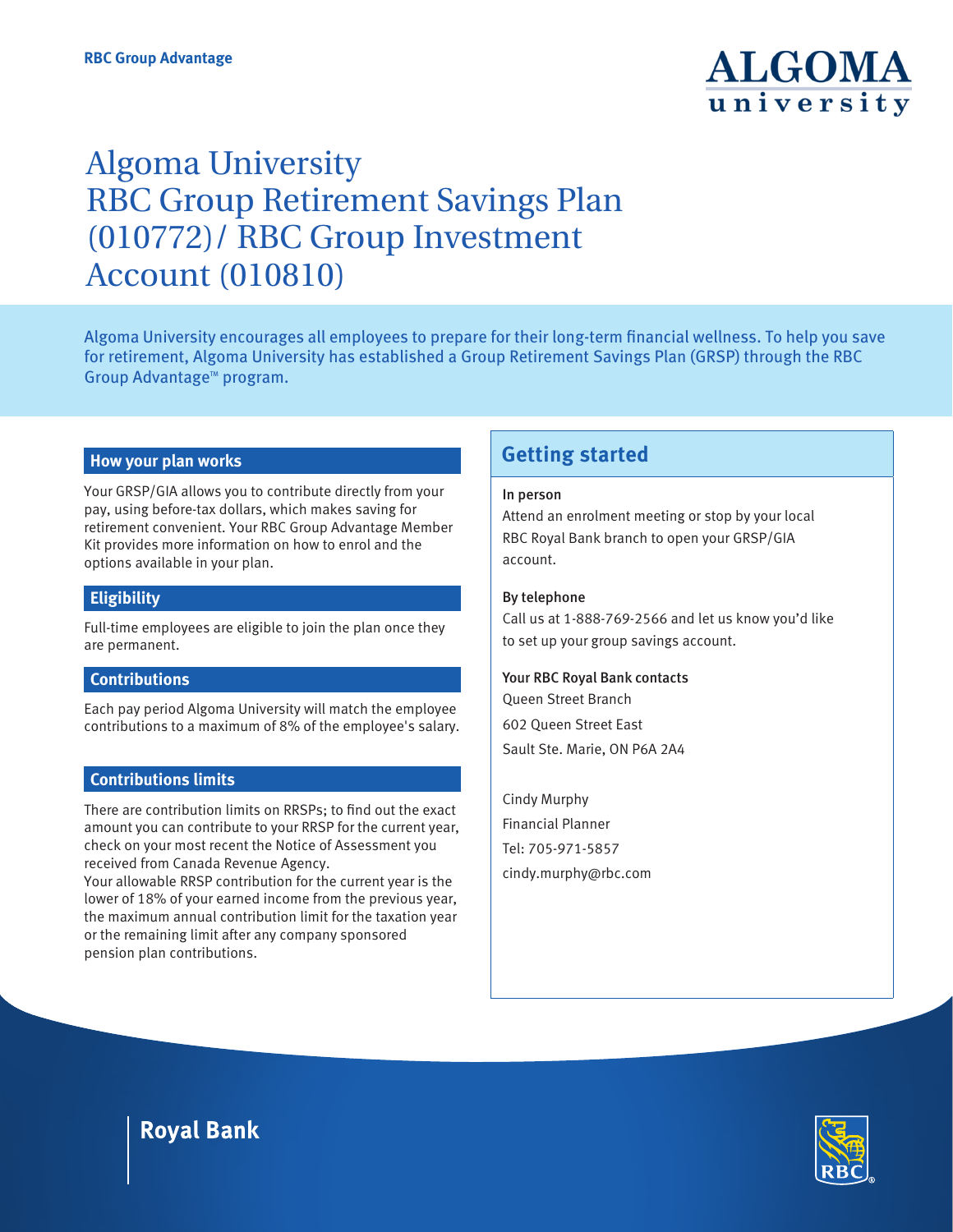#### **Investment options**

Your employer has made it possible for you to access your investment options through one or more of the following RBC® channels: RBC Royal Bank® , RBC Dominion Securities® or RBC Direct Investing™ .

For a complete listing of investment options available, please refer to the Your Investment Options brochure included in your Member Kit or online at rbc.com/investmentoptions.

An RBC advisor can meet with you one-on-one to provide advice tailored to your needs and help you build a welldiversified portfolio. To locate an advisor near you, please visit maps.rbc.com or call 1-888-769-2566.

#### **Withdrawal notification**

The purpose of this plan is to help you save for retirement. As a result, withdrawing money from your group savings plan requires company consent. You will need to complete a Notice of Withdrawal form, available from your company or from any RBC Royal Bank branch.

Withdrawals are allowed for the Home Buyers' Plan and Lifelong Learning Plan.

Should you choose to withdraw funds from your plan, the company will suspend its matching contributions for a period of 6 months.

#### **Spousal option**

Your plan allows you to select to have all or a portion of your contributions allocated to a spousal plan.

#### **Tax considerations**

Receipts for GRSP/GIA contributions made from March to December are mailed in late January; receipts for GRSP/GIA contributions made in the first 60 days of the year are mailed in mid-March. Your receipt will include both your contributions to the plan as well as any company contributions.

If you do not receive a contribution receipt or require a duplicate, please contact us at 1-888-769-2566 or visit an RBC Royal Bank branch.

Amounts withdrawn in cash from your GRSP/GIA will be subject to the applicable withholding taxes. Your GRSP/GIA cash withdrawals for the year will be reported on a T4RSP slip and mailed to you by the end of the February after yearend.

#### **Termination**

In the event you leave your current job or terminate your participation in the plan, your group savings plan will be converted into an individual Registered Retirement Savings Plan (RRSP). No transfer of assets or redemption of funds is required, so you can continue growing your investments to reach your individual goals.

Assets can also be transferred to an RRSP or Registered Retirement Income Fund (RRIF) or taken in cash as a withdrawal from the plan.

In the event of death, the funds in all your accounts will be paid to your designated beneficiary or estate.

#### **Retirement**

Your retirement plan should be as unique as you are. With the guidance of a qualified RBC Financial Planner, your retirement income plan should accurately reflect your situation today and your personal plans for the future.

As you approach retirement, you will have the opportunity to meet with us one-on-one to create a personalized plan that will generate the most tax-efficient income that meets your needs.

#### **Communications and support**

#### Member statements

You will receive detailed quarterly statements outlining account activity and information about your investments, such as units owned, unit purchase prices and reinvestment of income. You can choose to receive electronic statements, or eStatements, through RBC Online Banking. eStatements offer you even more value, convenience and security with benefits such as anytime/anywhere access and secure seven-year statement archiving.

#### Personal investment advice

An RBC advisor will work with you to provide guidance and create the investment plan that works best for you. Book an appointment at your RBC Royal Bank branch or call 1-888-769-2566.

#### Dedicated member toll-free number

Want to know your current account balance, current rates of return or details about your mutual fund holdings? Call Customer Service at 1-888-769-2566 and an experienced representative will be happy to assist you.

#### Online access

When you enrol in RBC Online Banking, you will have access to information on your plan right at your fingertips, including your current balance, book value, investment portfolio and transaction history. From there, you can manage your investments and update your guaranteed investment certificate (GIC) maturities. Plus, enrolling in RBC Online Banking will provide you with access to receive eStatements. To enrol, call 1-888-769-2566 or visit your local branch.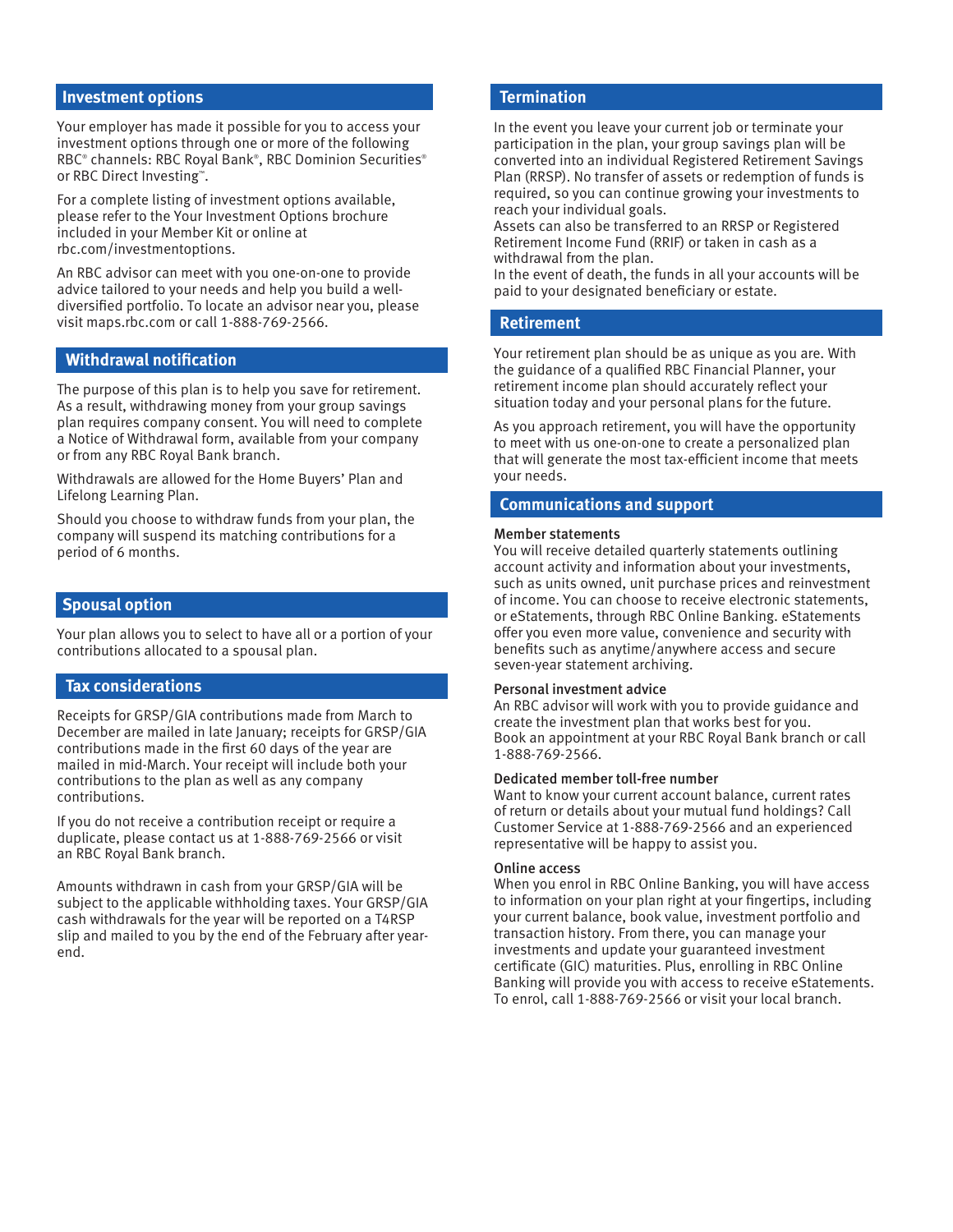# **Exclusive Offers**

As part of the RBC Group Advantage program, you will benefit from offers only available to members that will help you to earn valuable RBC Rewards® points when you take advantage of our market-leading financial solutions. Your points can be redeemed for flights, merchandise, gift cards, financial rewards and more.<sup>1</sup>

| <b>RBC VIP Banking® Package</b>                                                                                                                                                                                                                                                                                                                          | <b>RBC Rewards points</b>                                                                                                |
|----------------------------------------------------------------------------------------------------------------------------------------------------------------------------------------------------------------------------------------------------------------------------------------------------------------------------------------------------------|--------------------------------------------------------------------------------------------------------------------------|
| <b>RBC VIP Banking account</b><br>Get it all - enjoy convenience, savings and rewards with our most inclusive banking package.<br>RBC Visa Infinite <sup>*</sup> Avion <sup>®</sup> credit card<br>Travel faster and reach new heights of luxury with RBC Rewards points. Enjoy no blackout periods, seat<br>restrictions or points expiry. <sup>2</sup> | 15,000<br>÷<br>20,000                                                                                                    |
| <b>Total Reward Points</b>                                                                                                                                                                                                                                                                                                                               | $= 35,000^3$                                                                                                             |
| RBC Signature No Limit Banking <sup>®</sup> Package                                                                                                                                                                                                                                                                                                      |                                                                                                                          |
| <b>RBC Signature No Limit Banking account</b><br>A value-packed account loaded with features and benefits, including unlimited debit transactions.<br>Signature® RBC Rewards Visa <sup>+</sup> credit card<br>Perfect for frequent shoppers who want to earn premium rewards and have access to premium benefits.                                        | 10,000<br>÷<br>5,000                                                                                                     |
| <b>Total Reward Points</b>                                                                                                                                                                                                                                                                                                                               | $= 15,000^4$                                                                                                             |
| <b>Exclusive RBC Mortgage Rewards Offer</b>                                                                                                                                                                                                                                                                                                              |                                                                                                                          |
| Everyone's mortgage needs are unique. Our customized mortgage solutions are designed to help you<br>achieve your goals.<br>Switching costs covered <sup>5</sup><br>Up to 120-day interest rate guarantee<br>■ Canada's largest mortgage specialist team                                                                                                  | 100<br>RBC Rewards points <sup>6</sup><br>for every \$1,000 of a<br>funded eligible<br>residential mortgage <sup>7</sup> |
| More ways to earn rewards                                                                                                                                                                                                                                                                                                                                |                                                                                                                          |
| <b>RBC No Limit Banking®</b><br>Enjoy the freedom of unlimited transactions for a low flat monthly fee.                                                                                                                                                                                                                                                  | 7,500                                                                                                                    |
| RBC No Limit Banking for Students <sup>®</sup><br>A banking account with unlimited transactions designed for students who make frequent<br>transactions.                                                                                                                                                                                                 | 7,500                                                                                                                    |
| RBC Day to Day Banking®<br>A basic, low-cost banking account for simple banking needs.                                                                                                                                                                                                                                                                   | 5,000                                                                                                                    |
| RBC High Interest eSavings®<br>An online savings account offering high interest on every dollar.                                                                                                                                                                                                                                                         | 2,500                                                                                                                    |
| <b>Visa Platinum Avion</b><br>With no blackout periods, seating restrictions or points expiry, Avioning <sup>®</sup> is the easiest way to fly.                                                                                                                                                                                                          | 20,000                                                                                                                   |
| <b>RBC Rewards+™ Visa</b><br>A no annual fee rewards card with a welcome bonus of up to 3,500 points for completing<br>digital activities. <sup>8</sup>                                                                                                                                                                                                  | 500                                                                                                                      |